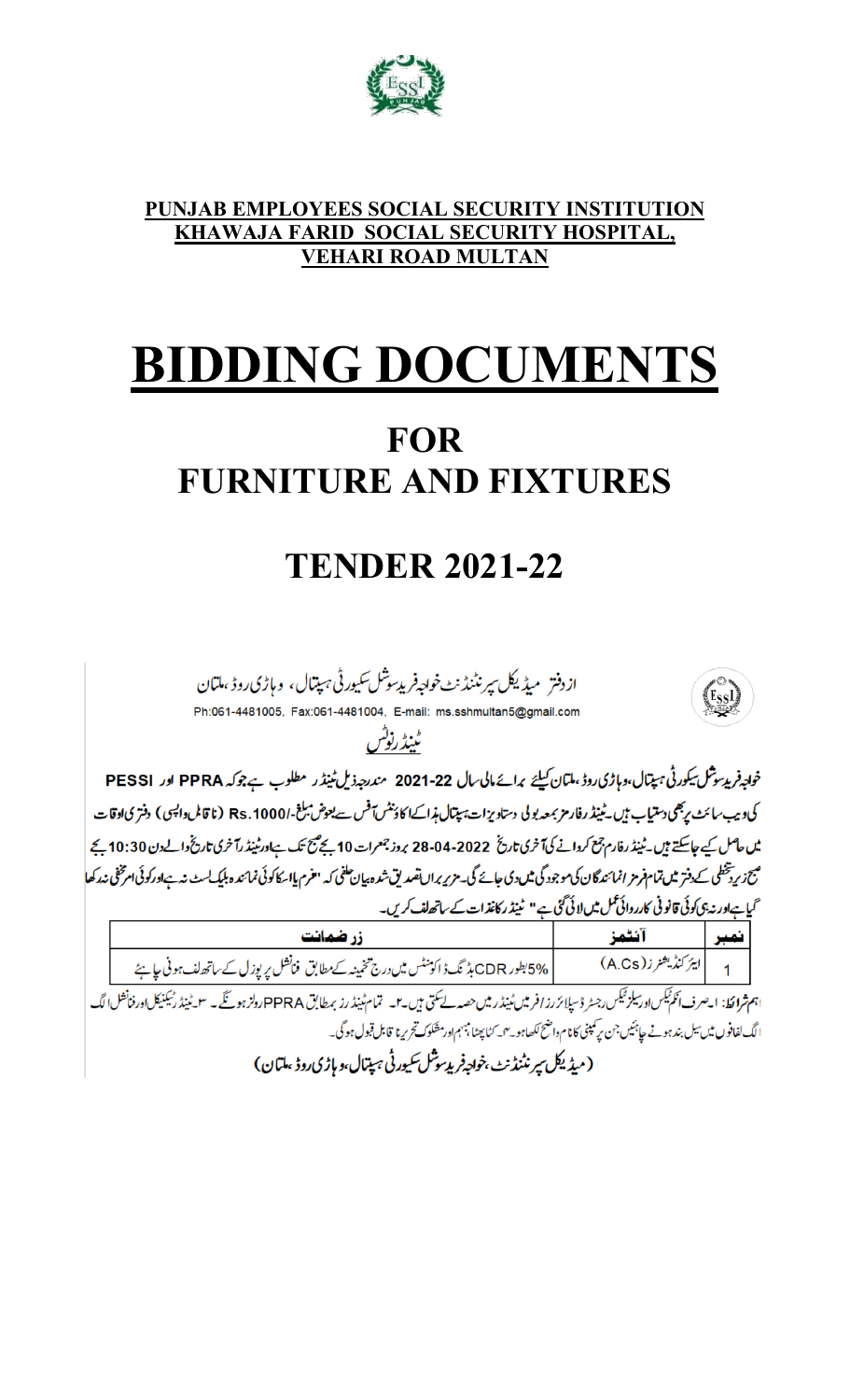### **KHAWAJA FARID SOCIAL SECURITY HOSPITAL MULTAN**

Sealed tenders are hereby invited till *23-04-2022* at 10:00 A.M. for the supply of **items listed below** from well reputed manufacturers, sole agents, and contractors registered with Income Tax Department and Sales Tax Department. The detail and specifications of items are mentioned in the bids form. Proposals/Bids should reach to the following address:

#### Procuring Agency may change quantity at any stage

| Sr# | Name of items                                                  | Qty | Unit price<br><b>Estimated</b> | <b>Estimated</b><br>Price total |
|-----|----------------------------------------------------------------|-----|--------------------------------|---------------------------------|
| 1.  | 2 Ton AC Cabinet (Standing Unit)                               |     |                                |                                 |
|     | Cabinet Type Cooling Capacity 24,000 BTU/hr, Inverter,         |     |                                |                                 |
|     | Remote Control, Efficient Air Throw, LED Display, Low          |     |                                |                                 |
|     | Voltage Startup, Eco-Friendly Refrigerant, Auto Restart, 24    |     |                                |                                 |
|     | Hour Timer, Standard Installation kit with outdoor unit        |     |                                |                                 |
|     | mounting. Heat & Cool Function, Along with Installation,       | 02  | 260,000                        | 520,000                         |
|     | Standard Accessories and Piping (Refrigerant & Drain)          |     |                                |                                 |
|     | <b>Standard Warranty</b>                                       |     |                                |                                 |
|     | <b>Optional Items:</b> The firm is directed to quote price for |     |                                |                                 |
|     | installation of outdoor piping (per foot basis).               |     |                                |                                 |
|     | <b>Mode: DDP</b>                                               |     |                                |                                 |
|     | <b>Warranty: Standard One Year &amp; Compressor 3 Years</b>    |     |                                |                                 |
| 2.  | 2 Ton Air Conditioner (Split)                                  |     |                                |                                 |
|     | Split Type, Cooling capacity 24000 BTU/H, Invertor,            |     |                                |                                 |
|     | Efficient air throw, remote control,                           |     |                                |                                 |
|     | Low voltage startup, Eco-friendly refrigerant, Energy          |     |                                |                                 |
|     | efficient class, Energy                                        |     |                                |                                 |
|     | saving technology, auto voltage adaptation 160V-260V,          |     |                                |                                 |
|     | Must capable to work at<br>50°C environment temperature,       |     |                                |                                 |
|     | Standard installation kit with outdoor unit mounting.          |     |                                |                                 |
|     | Additional                                                     |     |                                |                                 |
|     | installation kit including pipes, Power cable, gas charging    |     |                                |                                 |
|     | & etc. where required                                          | 10  | 180,000                        | 1,800,000                       |
|     | Heat & Cool function, 24 hour timer                            |     |                                |                                 |
|     | Piping (refrigerant & drain) ten feet length.                  |     |                                |                                 |
|     | Optional:                                                      |     |                                |                                 |
|     | The firm is directed to quote the price of piping              |     |                                |                                 |
|     | (refrigerant & drain) per foot basis                           |     |                                |                                 |
|     | other than standard.                                           |     |                                |                                 |
|     | <b>Warranty: Standard One year</b>                             |     |                                |                                 |
|     | <b>Compressor: 03 year warranty</b>                            |     |                                |                                 |
|     | Local/Imported                                                 |     |                                |                                 |
|     | <b>Mode: DDP</b>                                               |     |                                |                                 |

# **TERMS AND CONDITIONS:**<br>The tender form with detail of items

The tender form with detail of items comprising terms and conditions can be purchased during office hours except holidays till one day before the tender opening date, from the office of Medical Superintendent Khawaja Farid Social Security Hospital Multan with a cost of Rs. 1000/- (Non Refundable).

2. No tender form will be issued by E-mail or telegram/courier.

3. Bid Security equal to 5% of the total estimated cost in the name of Medical Superintendent Khawaja Farid Social Security Hospital Multan in shape of CDR (call deposit receipt)/bank guarantee along with copies of the registration/renewal certificate from Income Tax and Sales Department should be accompanied with each bids form. The tender should bring the original restoration/renewal certificates for verification by the procuring agency.

4. Sealed tenders must be put in tender box placed in the office of the Khawaja Farid Social Security Hospital Multan till 10:00 A.M. on *23-04-2022* which will be opened on the same day at 10:30A.M. in the presence of bidders or their authorized representatives who intend to be present at the occasion.

5. The rates per item should be quoted both in figure & words.

6. The procurement shall be conducted as single stage two envelops procedures.

7. The bidders must submit an affidavit confirming that the forms/agency has not been black listed by any government/Authority and is not involved in litigation against any Govt.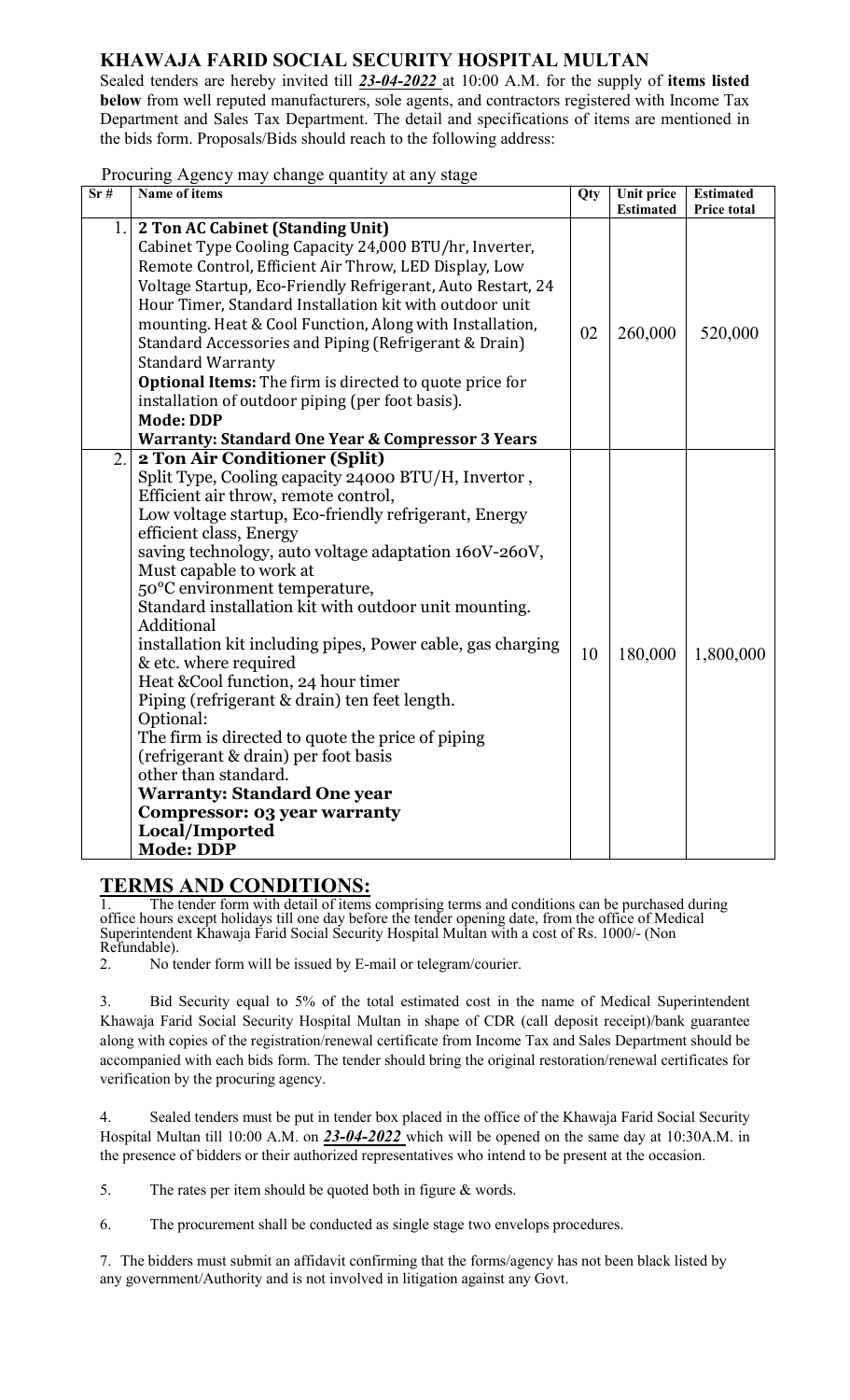8. The conditional and the status so claimed has taken intact till the finalization of the bids and without bid security tenders will not be entertained.

9. The procuring Agency can reject all tenders at any stage prior to the acceptance of a bid proposal according to Rule No. 35 of Punjab Procurement Rules 2014.

10. The bids should be valid for at least 30-days from the submission of tender documents and includes all material, process charges, delivery charges and government taxes.

11. Tender will be received only along with this tender form duly signed by Chief Executive /authorized person of the bidder.

12. Successful bidder will make delivery of items within 10-days of supply/work order

13. (a) if the acceptance by the tender, the earnest money shall be forfeited and the store purchased his risk and expenses.

(b) In the case of the offer is withdrawn, amended or revised during the validity period of the order, the earnest money is liable to the forfeited.

(c) In the case of contractor fails to executive the contract strictly in accordance with the terms and condition laid down in the contract at risk and expense.

(d) The tenders should indicate the tender's complete address or the place where store will be offered for inspection.

14. The Procuring Agency reserves the right to claim compensation for the loss caused by in the delivery of store.

Offer must be included with one-year free service of machinery & equipment.

- The Procuring agency has right for sample evaluation/ demonstration before technical evaluation and the decision of procuring agency will be final.
- The procuring agency has right to change the quantity at any stage

## **SPECIAL INSTRUCTIONS TO BIDDERS**

#### 1. **SUBMISSION OF BIDS**

The bidder shall seal the one envelope included further two envelop included further two envelops (Technical & Financial proposals/bids).

#### (i)**TECHNICAL PROPOSAL**

In duplicate (One original and one copy) placed in sealed envelopes clearly marked Technical Proposal include quoted specification. The envelopes must also clearly state, the Bidder's legal name and address. The technical proposal should contain all the bidding items without quoting the price and must list firms' clientele, details of past project and any other necessary documents as per bidding documents.

#### ii)**FINANCIAL PROPOSAL**

Original to be submitted in a separate sealed envelope clearly marked Financial Proposal, The envelope must also clearly state, the bidder's legal name and address. Tender/bidders must be quote items wise price, total and grant total of the item/store.

2. The Client may reject the goods if they fail to confirm to the technical specifications, in any test (s) or inspection (s) and the bidder shall either replace the rejected goods or make all alterations necessary to meet the Technical specifications, within 48-hours, without any additional cost, items offered by the bidder of a specification higher than the one specified in the tender shall however, be acceptable. 3. The goods should be brand new, free from any manufacturing defects along with original

manufacturing packing.

4. The bidder will provide the parts and labor warranty for all components on site by the Manufacturer/bidder as specified in technical specification if.

5. Bidder must specify the warranty period for items as per requirements and availability of the spare parts after the completion of the warranty period.

6. The documentary evidence of the bidder's qualifications to perform the contract, if its bid is accepted, shall establish to the client satisfaction prior to the award of contract.

7. To assist in the examination, evaluation and comparison of bid, the technical officer may, at its discretion, ask the bidder for a clarification of its bid. All responses to requests for Clarification shall be in writing.

8. Only the technically responsive and passed offers will be considered for financial Comparison.

#### 9. **TAXES & DUTIES**

The Bidder shall be entirely responsible for all taxes, duties and other such levies imposed make inquiries on income tax/sales tax to the concerned authorities of Income Tax and Sales Tax Department, Government of Pakistan.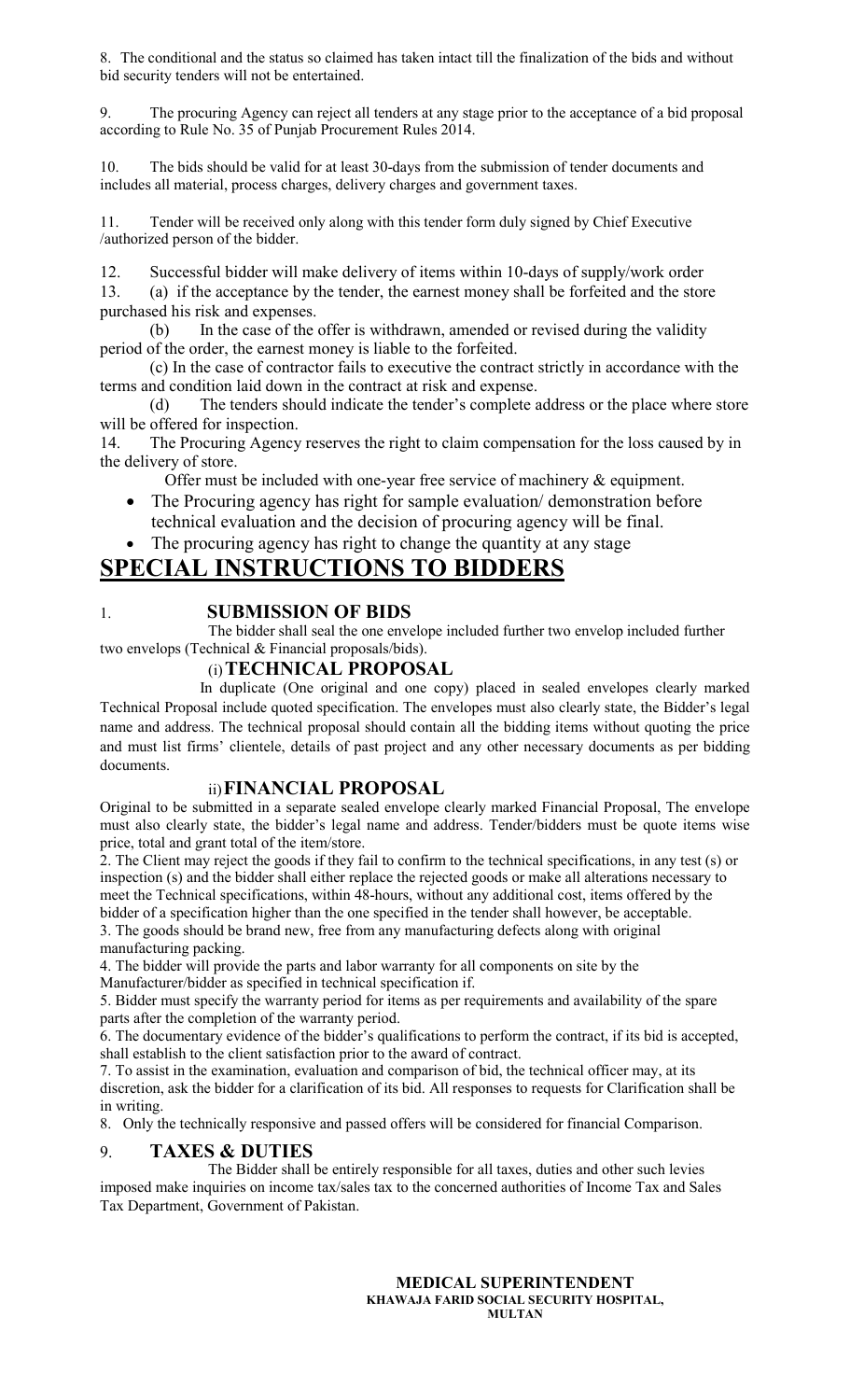# **CHECK LIST**

The provision of this check list is essential prerequisite along with submission of tenders**.**

| Sr.<br>No.               | <b>DETAIL</b>                                                                                                                                                   | Yes/No | Page<br>No. |  |  |  |  |  |
|--------------------------|-----------------------------------------------------------------------------------------------------------------------------------------------------------------|--------|-------------|--|--|--|--|--|
| <b>KNOCK OUT CLAUSES</b> |                                                                                                                                                                 |        |             |  |  |  |  |  |
| 1.                       | Original receipt of purchase of tender.                                                                                                                         |        |             |  |  |  |  |  |
| 2.                       | Valid National ID Card (NADRA) of the bidder                                                                                                                    |        |             |  |  |  |  |  |
| 3.                       | Company profile including engineering and managerial<br>capability. (Name, Address, Tel No.)                                                                    |        |             |  |  |  |  |  |
| $\overline{4}$ .         | Acceptance of terms & conditions of tender documents<br>duly signed and stamped.                                                                                |        |             |  |  |  |  |  |
|                          | relevant experience regarding supply of<br>Government/Autonomous/ private institutions.                                                                         |        |             |  |  |  |  |  |
| 6.                       | An affidavit on stamp paper of Rs. 100/- submitting that<br>the firm is never blacklisted on any grounds whatsoever<br>from Government/Autonomous institutions. |        |             |  |  |  |  |  |
| 7.                       | Price should not be mentioned on technical bid.                                                                                                                 |        |             |  |  |  |  |  |
| 8.                       | Bank Statement/Balance Sheet of last one year/Bank<br>certificate                                                                                               |        |             |  |  |  |  |  |
| 9.                       | Valid National Tax number.                                                                                                                                      |        |             |  |  |  |  |  |
| 10.                      | Valid General Sales Tax Certificate                                                                                                                             |        |             |  |  |  |  |  |
| 11.                      | Valid Income Tax Certificate                                                                                                                                    |        |             |  |  |  |  |  |
| 12.                      | Valid Manufacturing License (If applicable)                                                                                                                     |        |             |  |  |  |  |  |
| 13.                      | Valid Authorization letter from the firm<br>(from Distributor/Supplier/Importer) (if applicable)                                                                |        |             |  |  |  |  |  |
| <b>GENERAL CLAUSES</b>   |                                                                                                                                                                 |        |             |  |  |  |  |  |
| 1.                       | Detail of technical qualification staff to be provided (if<br>Applicable)                                                                                       |        |             |  |  |  |  |  |
| 2.                       | Latest tax paid/balance sheet/audit/inspection report                                                                                                           |        |             |  |  |  |  |  |
| 3.                       | Supply orders detail from<br>Government organization/autonomous institutions.                                                                                   |        |             |  |  |  |  |  |
| $\overline{4}$           | An affidavit on stamp paper of Rs. 100/- that the bidder shall<br>provide warranty to Khawaja farid Social Security Hospital,<br>Multan                         |        |             |  |  |  |  |  |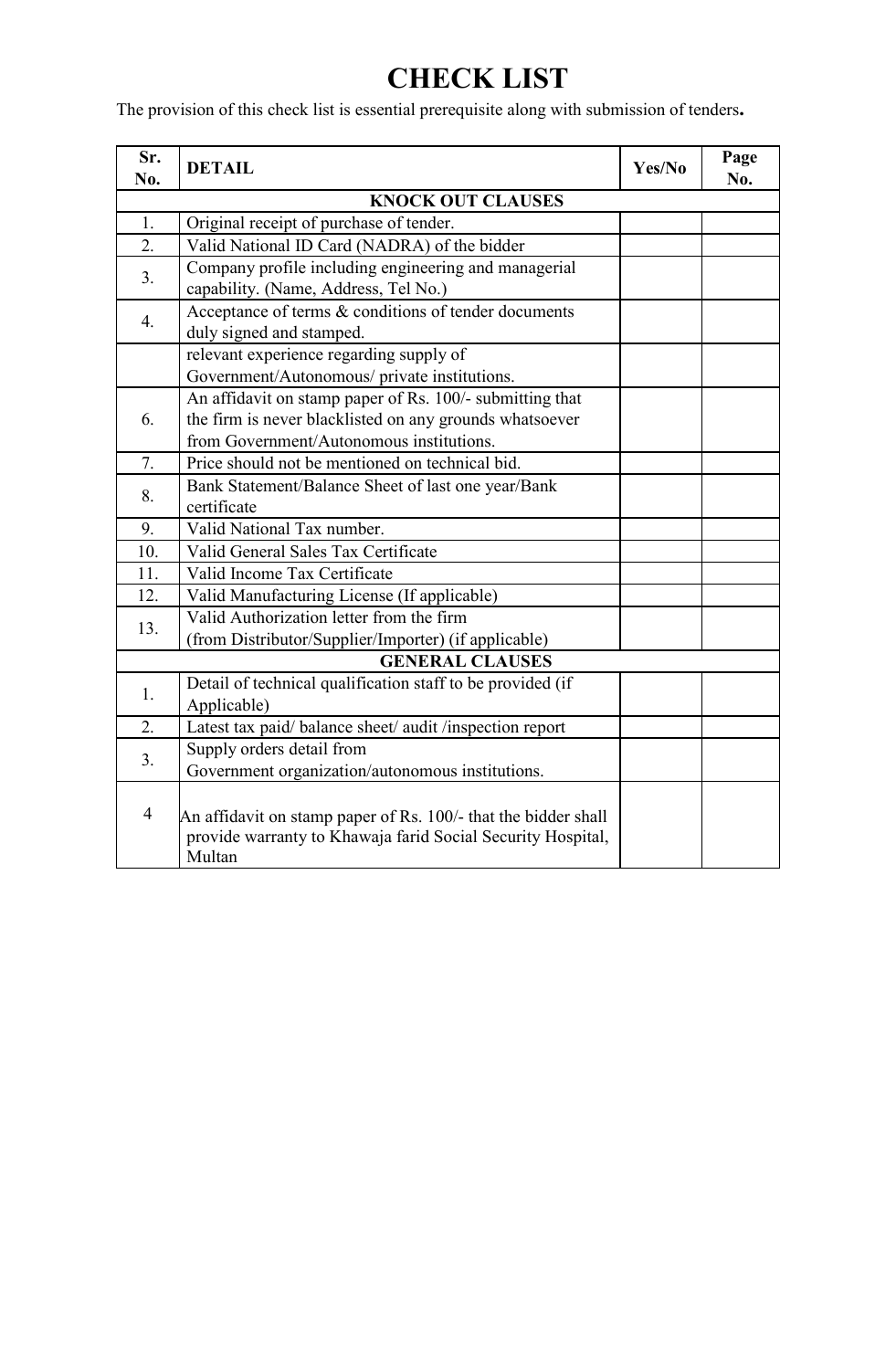### **PUNJAB EMPLOYEES SOCIAL SECURITY INSTITUTION KHAWAJA FARID SOCIAL SECURITY HOSPITAL, MULTAN**

|                                                                            | Bidding fee Rs. 1000/- (Non Refundable)                                                                                 |  |
|----------------------------------------------------------------------------|-------------------------------------------------------------------------------------------------------------------------|--|
| Due Date & Time for submission of Tender: $23-04-2022(10:00 \text{ A.M.})$ |                                                                                                                         |  |
| Date $&$ Time of opening of Tender                                         | $23 - 04 - 2022$ (10:30 A.M.)                                                                                           |  |
| <b>1. NAME OF BIDDER</b>                                                   | <u> 1989 - Johann Stoff, deutscher Stoffen und der Stoffen und der Stoffen und der Stoffen und der Stoffen und der </u> |  |
| 2. ADDRESS                                                                 |                                                                                                                         |  |
| 3. Telephone No.                                                           |                                                                                                                         |  |
| <b>4. TENDER PURCHASE RECEIPT</b><br>$(F-6) NO. & DATE$                    |                                                                                                                         |  |
| <b>DEPOSIT CALL NO. &amp;</b><br>5. DATE<br><b>AMOUNT OF DEPOSIT AT</b>    |                                                                                                                         |  |
| 6. CALL<br><b>NAME OF BANK &amp;</b><br>7. BRANCH                          |                                                                                                                         |  |
|                                                                            | 8. SALES TAX REGD NO. N.T.N. NO.                                                                                        |  |
| 9. FAX NO.                                                                 |                                                                                                                         |  |

Certified that the terms of the tender noted carefully. In case of rate contract, our firm shall comply with terms & conditions.

**SIGNATURE OF BIDDER:** 

**DATED:\_\_\_\_\_\_\_\_\_\_\_\_\_\_\_\_\_\_\_\_\_\_\_\_\_\_\_\_\_\_\_\_\_\_**

**STAMP:\_\_\_\_\_\_\_\_\_\_\_\_\_\_\_\_\_\_\_\_\_\_\_\_\_\_\_\_\_\_\_\_\_\_**